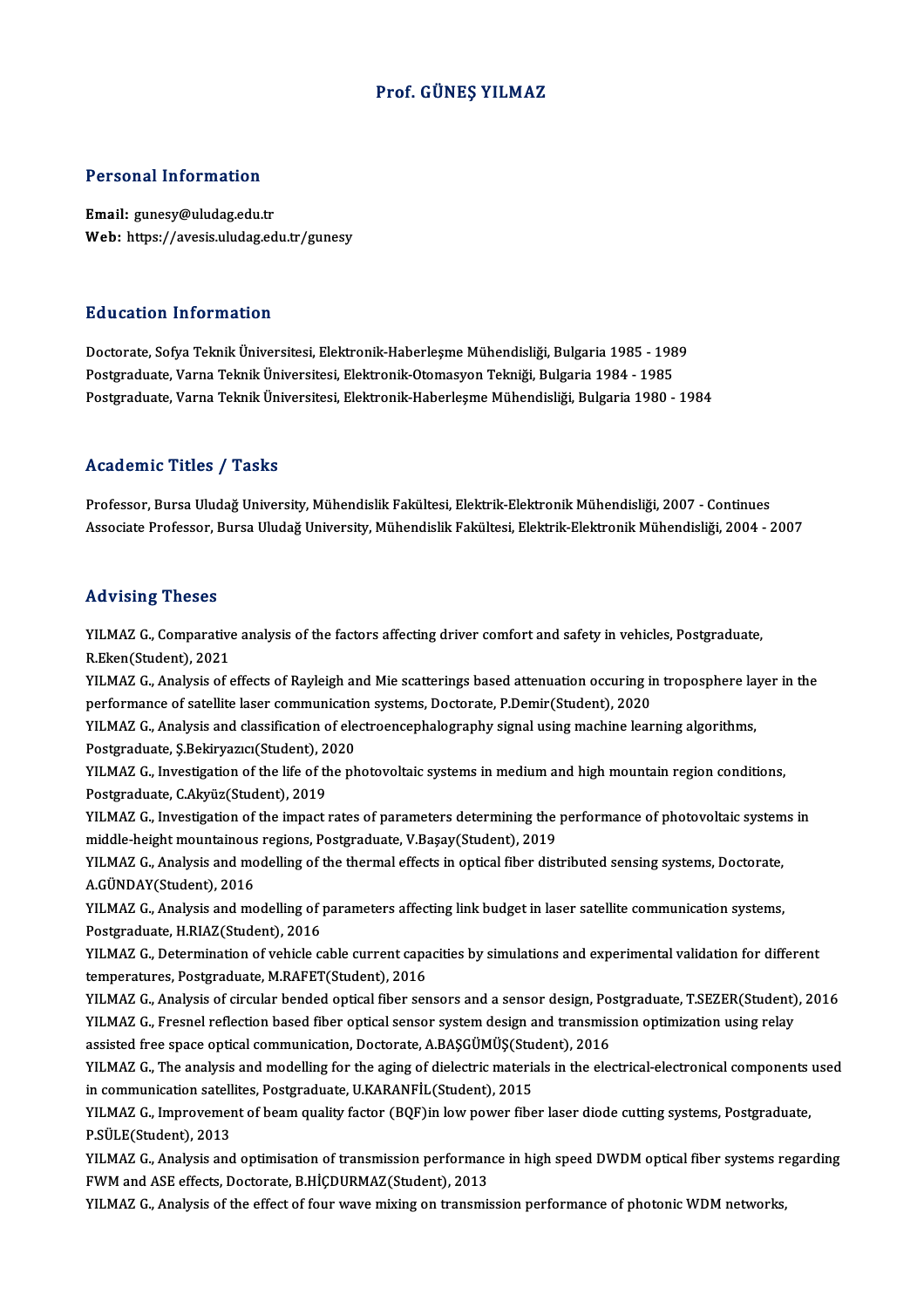Postgraduate, N.ERGÜNEY(Student), 2011

Postgraduate, N.ERGÜNEY(Student), 2011<br>YILMAZ G., The performance analysis of brillouin and distributed raman fiber amplifiers using matlab numerical<br>Solution, Desterste, E.SEPDAP(Student), 2010 Postgraduate, N.ERGÜNEY(Student), 2011<br>YILMAZ G., The performance analysis of brillou<br>solution, Doctorate, F.SERDAR(Student), 2010<br>YU MAZ C. Analysis of detection methods of no YILMAZ G., The performance analysis of brillouin and distributed raman fiber amplifiers using matlab numerical<br>solution, Doctorate, F.SERDAR(Student), 2010<br>YILMAZ G., Analysis of detection methods of partial discharge sign

solution, Doctorate, F.SERDAR(Studen<br>YILMAZ G., Analysis of detection meth<br>Postgraduate, İ.ÖZEN(Student), 2010<br>YU MAZ G., Adaptability of SIP based t

Postgraduate, İ.ÖZEN(Student), 2010<br>YILMAZ G., Adaptability of SIP based telephony services to the IPTV system, Postgraduate, H.YÜKSELTEN(Student), 2010 Postgraduate, İ.ÖZEN(Student), 2010<br>YILMAZ G., Adaptability of SIP based telephony services to the IPTV system, Postgraduate, H.YÜKSELTEN(Student), 2010<br>YILMAZ G., Enerji kablosunda oluşan sıcaklık ve gerilmeleri optik fib YILMAZ G., Adaptability of S<br>YILMAZ G., Enerji kablosun<br>A.GÜNDAY(Student), 2007<br>YU MAZ C. Sonsing simulati YILMAZ G., Enerji kablosunda oluşan sıcaklık ve gerilmeleri optik fiberli algılayıcılarla lgılama benzetimleri, Postgradu<br>A.GÜNDAY(Student), 2007<br>YILMAZ G., Sensing simulations of the temperatures and strains occured on po

A.GÜNDAY(Student), 2007<br>YILMAZ G., Sensing simulations of the temperatures and strains occured on power cable by the optical fiber sensors,<br>Postgraduate, A.Günday(Student), 2007 YILMAZ G., Sensing simulations of the temperatures and strains occured on power cable by the optical fiber sense<br>Postgraduate, A.Günday(Student), 2007<br>YILMAZ G., Investigation of dependence of polarization mode dispersion

Postgraduate, A.Günday(Student), 2007<br>YILMAZ G., Investigation of dependence of polarization<br>medium conditions, Doctorate, S.ESER(Student), 2006<br>YU MAZ G. The research of fostures of the Burserey tr YILMAZ G., Investigation of dependence of polarization mode dispersion (PMD) phenomenon of optical fibers t<br>medium conditions, Doctorate, S.ESER(Student), 2006<br>YILMAZ G., The research of features of the Bursaray transmissi

medium conditions, Doctorate, S.ESER(Student), 2006<br>YILMAZ G., The research of features of the Bursaray transmission lines, Postgraduate, S.AYDIN(Student), 2004<br>YILMAZ G., Analysis of temperature mechanical stress and humi YILMAZ G., The research of features of the Bursaray transmission lines, Pos<br>YILMAZ G., Analysis of temperature mechanical stress and humidity measur<br>cables using optical fiber sensors, Postgraduate, F.SERDAR(Student), 2002 YILMAZ G., Analysis of temperature mechanical stress and humidity measurabilities of telecommunication and e<br>cables using optical fiber sensors, Postgraduate, F.SERDAR(Student), 2002<br>YILMAZ G., Wireless local area network

cables using optical fiber sensors, Postgraduate, F.SERDAR(Student), 2002<br>YILMAZ G., Wireless local area network architecture and applications, Postgraduate, E.ARSLAN(Student), 2000

YILMAZ G., Design and applications of high-speed local area networks, Postgraduate, S.ESER(Student), 1999

YILMAZ G., Using optical fibers with the aiming at communication control and command, Postgraduate, O.SÜLE(Student),<br>1999 YILMAZ G., Using optical fibers with the aiming at communication control and command, Postgra<br>1999<br>YILMAZ G., HDSL and ADSL applications over symmetrical communication cables, Postgraduate,<br>S.HAMITCUQČLU(Student), 1999

1999<br>YILMAZ G., HDSL and ADSL applic:<br>Ş.HAMUTÇUOĞLU(Student), 1998

# Articles Published in Journals That Entered SCI, SSCI and AHCI Indexes

rticles Published in Journals That Entered SCI, SSCI and AHCI Indexes<br>I. Investigation of the Atmospheric Attenuation Factors in FSO Communication Systems Using the<br>Tagushi Method Taguchi<br>Investigation of<br>Taguchi Method<br>DEMIP P. VII MAZ Investigation of the<br>Taguchi Method<br>DEMİR P., YILMAZ G.<br>INTERNATIONAL IOU Taguchi Method<br>DEMİR P., YILMAZ G.<br>INTERNATIONAL JOURNAL OF OPTICS, vol.2020, 2020 (Journal Indexed in SCI)

DEMİR P., YILMAZ G.<br>INTERNATIONAL JOURNAL OF OPTICS, vol.2020, 2020 (Journal Indexed in SCI)<br>II. Analysis of effects of Young modulus variations on Brillouin power and Brillouin frequency shift<br> INTERNATIONAL JOURNAL<br>Analysis of effects of You<br>changes in optical fibers<br>CÜNDAYA KABLIKS E - VI Analysis of effects of Young mod<br>changes in optical fibers<br>GÜNDAY A., KARLIK S. E. , YILMAZ G.<br>JOUPNAL OF OPTOFL ECTRONICS AND

changes in optical fibers<br>GÜNDAY A., KARLIK S. E. , YILMAZ G.<br>JOURNAL OF OPTOELECTRONICS AND ADVANCED MATERIALS, vol.18, pp.1000-1006, 2016 (Journal Indexed in<br>SCD GÜN<br>JOUR<br>SCI)<br>Onti I I. JOURNAL OF OPTOELECTRONICS AND ADVANCED MATERIALS, vol.18, pp.1000-1006, 2016 (Journal Inde<br>SCI)<br>III. Optimum transmission distance for relay-assisted free-space optical communication systems<br>BASCUMUS A. HIGDUPMAZ B.

- SCI)<br>Optimum transmission distance for relay-assisted free-space optical comr<br>BAŞGÜMÜŞ A., HİÇDURMAZ B., TEMURTAŞ H., NAMDAR M., ALTUNCU A., YILMAZ G.<br>OPTIK vel127, na 16. np.6490,6497,2016 (Journal Indoved in SCI) Optimum transmission distance for relay-assisted free-space<br>BAŞGÜMÜŞ A., HİÇDURMAZ B., TEMURTAŞ H., NAMDAR M., ALTUNCI<br>OPTIK, vol.127, no.16, pp.6490-6497, 2016 (Journal Indexed in SCI)<br>Performance Comparison of the Differ BAŞGÜMÜŞ A., HİÇDURMAZ B., TEMURTAŞ H., NAMDAR M., ALTUNCU A., YILMAZ G.<br>OPTIK, vol.127, no.16, pp.6490-6497, 2016 (Journal Indexed in SCI)<br>IV. Performance Comparison of the Differential Evolution and Particle Swarm Op
- OPTIK, vol.127, no.16, pp.6490-6497, 2016 (Journal In<br>Performance Comparison of the Differential Event Free-Space Optical Communications Systems Performance Comparison of the Differential<br>in Free-Space Optical Communications System<br>BAŞGÜMÜŞ A., Namdar M., YILMAZ G., ALTUNCU A.<br>ADVANCES IN ELECTRICAL AND COMBUTER ENCU BAŞGÜMÜŞ A., Namdar M., YILMAZ G., ALTUNCU A.<br>ADVANCES IN ELECTRICAL AND COMPUTER ENGINEERING, vol.15, no.2, pp.17-22, 2015 (Journal Indexed in SCI) BAŞGÜMÜŞ A., Namdar M., YILMAZ G., ALTUNCU A.<br>ADVANCES IN ELECTRICAL AND COMPUTER ENGINEERING, vol.15, no.2, pp.17-22, 2015 (Journal Indexed in SCI)<br>V. Effects of ambient temperature change on polarization mode dispersion
- ADVANCES IN ELECTRICAL AND (<br>Effects of ambient temperatur<br>of slotted core NZDF ribbons<br>KARLIKS E VILMAZ C Effects of ambient ten<br>of slotted core NZDF<br>KARLIK S.E. , YILMAZ G.<br>JOUPNAL OF OPTOFLECT of slotted core NZDF ribbons<br>KARLIK S. E. , YILMAZ G.<br>JOURNAL OF OPTOELECTRONICS AND ADVANCED MATERIALS, vol.16, pp.837-841, 2014 (Journal Indexed in SCI)<br>THE IMPACT OF TEMPERATURE AND STRAIN FORMATIONS ON YOUNG AND SHEAR KARLIK S. E. , YILMAZ G.<br>JOURNAL OF OPTOELECTRONICS AND ADVANCED MATERIALS, vol.16, pp.837-841, 2014 (Journal Indexed i<br>VI. THE IMPACT OF TEMPERATURE AND STRAIN FORMATIONS ON YOUNG AND SHEAR MODULI IN
- JOURNAL OF OPTOELECTRONICS AND ADVANCED MATERIALS, vol.16, pp.837-84<br>THE IMPACT OF TEMPERATURE AND STRAIN FORMATIONS ON YOUNG A<br>USAGE OF OPTICAL FIBER DISTRIBUTED SENSING FOR POWER CABLES<br>CÜNDAYA KABLIKS E. VU MAZ C VI. THE IMPACT OF TEMPERATURE AND STRAIN FORMATIONS ON YOUNG AND SHEAR MODULI IN USAGE OF OPTICAL FIBER DISTRIBUTED SENSING FOR POWER CABLES<br>GÜNDAY A., KARLIK S. E. , YILMAZ G. USAGE OF OPTICAL FIBER DISTRIBUTED SENSING FOR POWER CABLES<br>GÜNDAY A., KARLIK S. E. , YILMAZ G.<br>JOURNAL OF THE FACULTY OF ENGINEERING AND ARCHITECTURE OF GAZI UNIVERSITY, vol.29, no.3, pp.517-525,<br>2014 (Journal Indoved in GÜNDAY A., KARLIK S. E. , YILM<br>JOURNAL OF THE FACULTY OF<br>2014 (Journal Indexed in SCI) JOURNAL OF THE FACULTY OF ENGINEERING AND ARCHITECTURE OF GAZI UNIVERSITY, vol.29, no.3, pp.517-5<br>2014 (Journal Indexed in SCI)<br>VII. A novel method degrading the combined effect of FWM and ASE noise in WDM systems cont
-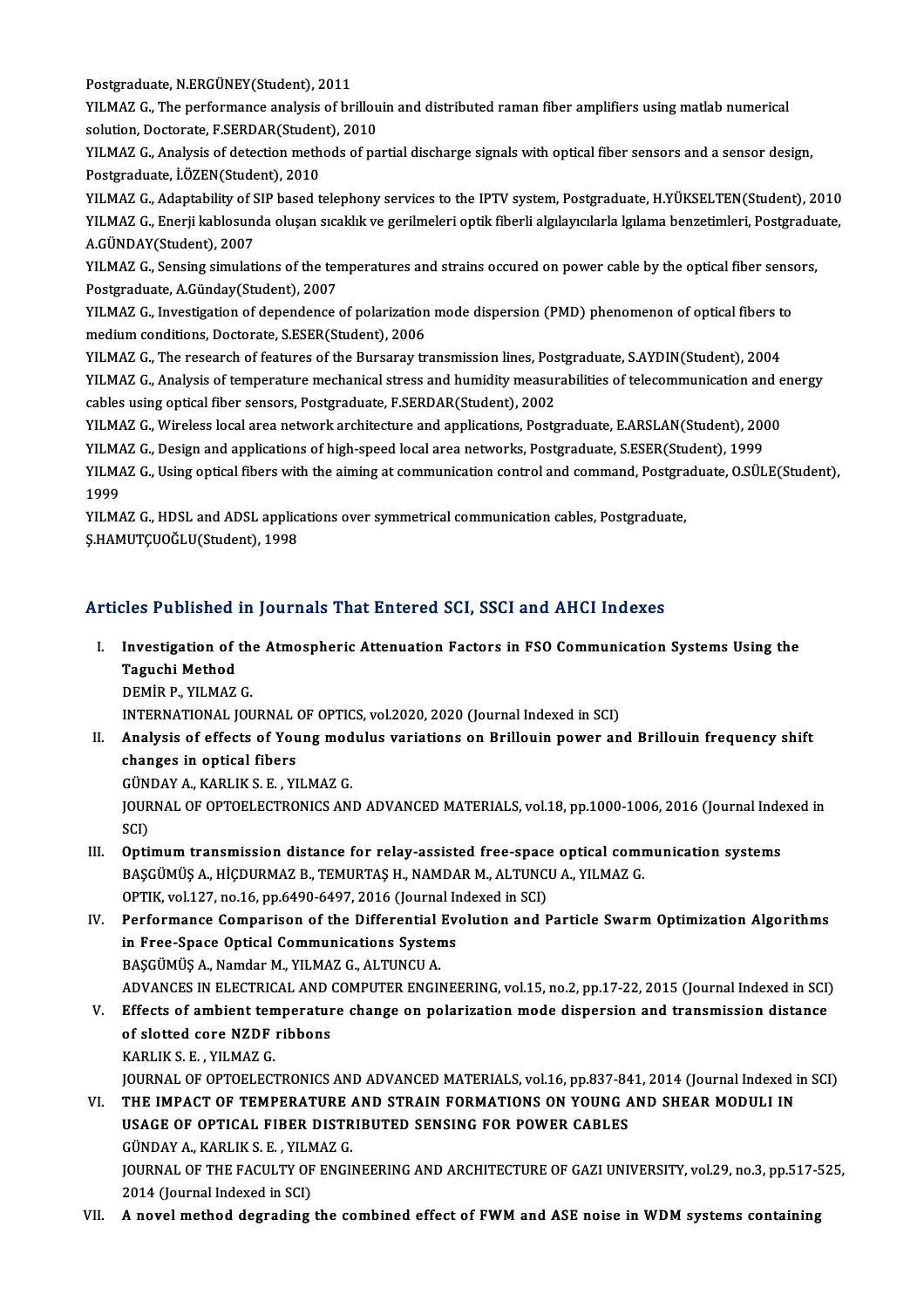### in-line optical amplifiers

Hicdurmaz B., TEMURTAŞ H., KARLIK S. E., YILMAZ G. OPTIK,vol.124,no.19,pp.4064-4071,2013 (Journal Indexed inSCI) Hicdurmaz B., TEMURTAȘ H., KARLIK S. E. , YILMAZ G.<br>OPTIK, vol.124, no.19, pp.4064-4071, 2013 (Journal Indexed in SCI)<br>VIII. Novel guess functions for efficient analysis of Raman fiber amplifiers<br>Colthan E. S., VILMAZ C. OPTIK, vol.124, no.19, pp<br>Novel guess functions<br>Gokhan F. S. , YILMAZ G.<br>COMPEL THE INTERNAT

Gokhan F. S. , YILMAZ G.<br>COMPEL-THE INTERNATIONAL JOURNAL FOR COMPUTATION AND MATHEMATICS IN ELECTRICAL AND Gokhan F. S. , YILMAZ G.<br>COMPEL-THE INTERNATIONAL JOURNAL FOR COMPUTATION AND MATHEMATICS II<br>ELECTRONIC ENGINEERING, vol.31, no.2, pp.330-345, 2012 (Journal Indexed in SCI)<br>Solution of Baman fiber amplifier aquations using

- IX. Solution of Raman fiber amplifier equations using MATLAB BVP solvers Gokhan F.S., YILMAZ G. ELECTRONIC ENGINEER<br>Solution of Raman fib<br>Gokhan F. S. , YILMAZ G.<br>COMBEL THE INTERNAT Solution of Raman fiber amplifier equations using MATLAB BVP solvers<br>Gokhan F. S. , YILMAZ G.<br>COMPEL-THE INTERNATIONAL JOURNAL FOR COMPUTATION AND MATHEMATICS IN ELECTRICAL AND<br>ELECTRONIC ENCINEERING vol 30, no 3, np 399, Gokhan F. S. , YILMAZ G.<br>COMPEL-THE INTERNATIONAL JOURNAL FOR COMPUTATION AND MATHEMATICS II<br>ELECTRONIC ENGINEERING, vol.30, no.2, pp.398-411, 2011 (Journal Indexed in SCI)<br>Numerisel selution of Brillouin and Baman fiber a ELECTRONIC ENGINEERING, vol.30, no.2, pp.398-411, 2011 (Journal Indexed in SCI)
- X. Numerical solution of Brillouin and Raman fiber amplifiers using bvp6c Gokhan F., YILMAZ G. Numerical solution of Brillouin and Raman fiber amplifiers using bvp6c<br>Gokhan F., YILMAZ G.<br>COMPEL-THE INTERNATIONAL JOURNAL FOR COMPUTATION AND MATHEMATICS IN ELECTRICAL AND<br>ELECTRONIC ENCINEERING vol 29 no 2 nn 924 929 2 Gokhan F., YILMAZ G.<br>COMPEL-THE INTERNATIONAL JOURNAL FOR COMPUTATION AND MATHEMATICS II<br>ELECTRONIC ENGINEERING, vol.29, no.3, pp.824-839, 2010 (Journal Indexed in SCI) ELECTRONIC ENGINEERING, vol.29, no.3, pp.824-839, 2010 (Journal Indexed in SCI)<br>Articles Published in Other Journals

I. BİNEK ARAÇLARDA KABİN İÇİ SICAKLIK VE SES PARAMETRELERİNİN SÜRÜCÜ VE YOLCU YORGUNLUĞUNA ETKİSİNİN ANALİZİ BİNEK ARAÇLARDA KABİN İÇİ SICAKLIK VE SES PARAMETRELE<br>YORGUNLUĞUNA ETKİSİNİN ANALİZİ<br>COŞKUN O., BEKİRYAZICI Ş., EKEN R., DEMİR A., YÜRÜKLÜ E., YILMAZ G.<br>Uludağ University Journal of The Faculty of Engineering, yol 25, no.2

Uludağ University Journal of The Faculty of Engineering, vol.25, no.2, pp.921-940, 2020 (Refereed Journals of<br>Other Institutions) COȘKUN O., BEKİRY<br>Uludağ University J<br>Other Institutions)<br>TİTBESİM SICAK Uludağ University Journal of The Faculty of Engineering, vol.25, no.2, pp.921-940, 2020 (Refereed Journals<br>Other Institutions)<br>II. TİTREŞİM, SICAKLIK ve SES FAKTÖRLERİNİN SÜRÜCÜ PERFORMANSI ÜZERİNDEKİ ETKİSİNİN<br>Ağıplıkland

Other Institutions)<br>TİTREŞİM, SICAKLIK ve SES FAKTÖRLERİ<br>AĞIRLIKLANDIRILMASI ve İNCELENMESİ<br>PEKİRVAZICI S. EKEN P. VILMAZ C TİTREŞİM, SICAKLIK ve SES FAK<br>AĞIRLIKLANDIRILMASI ve İNCE<br>BEKİRYAZICI Ş., EKEN R., YILMAZ G.<br>Uludağ University Journal of The Fac AĞIRLIKLANDIRILMASI ve İNCELENMESİ<br>BEKİRYAZICI Ş., EKEN R., YILMAZ G.<br>Uludağ University Journal of The Faculty of Engineering, vol.24, no.3, pp.397-412, 2019 (Refereed Journals of<br>Other Institutions) BEKİRYAZICI Ş., EKEN R., YILMAZ G.

Uludağ University Journal of The Faculty of Engineering, vol.24, no.3, pp.397-412, 2019 (Refer<br>Other Institutions)<br>III. Comparison of the evolutionary algorithm's performances on power flow analysis<br>KINILY C. ERDEM N. VATA Other Institutions)<br>Comparison of the evolutionary algorithm's <sub>1</sub><br>KUYU Y. Ç. , ERDEM N., VATANSEVER F., YILMAZ G.<br>PAMUKKALE UNIVERSITY JOURNAL OF ENGINEER) Comparison of the evolutionary algorithm's performances on power flow analysis<br>KUYU Y. Ç. , ERDEM N., VATANSEVER F., YILMAZ G.<br>PAMUKKALE UNIVERSITY JOURNAL OF ENGINEERING SCIENCES-PAMUKKALE UNIVERSITESI MUHENDISLIK<br>PILIMI KUYU Y. Ç. , ERDEM N., VATANSEVER F., YILMAZ G.<br>PAMUKKALE UNIVERSITY JOURNAL OF ENGINEERING SCIENCES-PAMUKKALI<br>BILIMLERI DERGISI, vol.24, no.2, pp.167-172, 2018 (Journal Indexed in ESCI)<br>The Investigation of SNR for Enge S PAMUKKALE UNIVERSITY JOURNAL OF ENGINEERING SCIENCES-PAMUKKALE UNIVERSITESI<br>BILIMLERI DERGISI, vol.24, no.2, pp.167-172, 2018 (Journal Indexed in ESCI)<br>IV. The Investigation of SNR for Free Space Optical Communication Unde

# BILIMLERI DERGISI, vol.24, no.2, pp.167-172, 2018 (Journal Indexed in ESCI)<br>The Investigation of SNR for Free Space Optical Communication Under Turb<br>DEMİR P., YILMAZ G.<br>Karaelmas Fen ve Mühendislik Dergisi, 2018 (Refereed The Investigation of SNR for Free Space Optical Communication Under Turb<br>DEMİR P., YILMAZ G.<br>Karaelmas Fen ve Mühendislik Dergisi, 2018 (Refereed Journals of Other Institutions)<br>Fffects of dialectric proporties of the mate

DEMIR P., YILMAZ G.<br>Karaelmas Fen ve Mühendislik Dergisi, 2018 (Refereed Journals of Other Institutions)<br>V. Effects of dielectric properties of the material located inside multimode applicator on microwave<br>officionav Karaelmas<br>Effects of<br>efficiency<br>Mekennen Effects of dielectric properties of the material location<br>efficiency<br>Mekonnen S.A., YENİKAYA S., YENİKAYA G., YILMAZ G.<br>Advances in Science Technology and Engineering Syste

Mekonnen S. A., YENİKAYA S., YENİKAYA G., YILMAZ G.

efficiency<br>Mekonnen S. A. , YENİKAYA S., YENİKAYA G., YILMAZ G.<br>Advances in Science, Technology and Engineering Systems, vol.3, no.3, pp.61-66, 2018 (Refereed Journals of Other<br>Institutions) Advances in Science, Technology and Engineering Systems, vol.3, no.3, pp.61-66, 2018 (Refereed Journals of Other<br>Institutions)<br>VI. Analysis of variation of Brillouin and Rayleigh scattering coefficients with thermal strain

Institutions)<br>Analysis of variation of Brillouin and Rayleigh scattering coefficients with thermal str<br>Placzek ratio based optical fiber distributed sensing for XLPE insulated power cables<br>CÜNDAYA, KARLIKS E. VILMAZ C Analysis of variation of Brillouin<br>Placzek ratio based optical fiber<br>GÜNDAY A., KARLIK S. E. , YILMAZ G.<br>International Beview of Flectrical Enc Placzek ratio based optical fiber distributed sensing for XLPE insulated power cables<br>GÜNDAY A., KARLIK S. E. , YILMAZ G.<br>International Review of Electrical Engineering, vol.8, no.2, pp.920-929, 2013 (Refereed Journals of

GÜNDAY A., I<br>International<br>Institutions)<br>Dalga Boyu International Review of Electrical Engineering, vol.8, no.2, pp.920-929, 2013 (Refereed Journals of Other<br>Institutions)<br>VII. Dalga Boyu Bölmeli Çoğullama Sistemlerinde Dört Dalga Karışımı Olayının İletim Performansına<br>

Institutions)<br>Dalga Boyu Böln<br>Etkisinin Analizi<br>EPCÜNEV N. HİCD Dalga Boyu Bölmeli Çoğullama Sistemlerinde Dö<br>Etkisinin Analizi<br>ERGÜNEY N., HİÇDURMAZ B., KARLIK S. E. , YILMAZ G.<br>Carlava University Journal of Science and Engineering

ERGÜNEY N., HİCDURMAZ B., KARLIK S. E., YILMAZ G.

Etkisinin Analizi<br>ERGÜNEY N., HİÇDURMAZ B., KARLIK S. E. , YILMAZ G.<br>Çankaya University Journal of Science and Engineering, vol.8, no.2, pp.263-275, 2011 (Other Refereed National<br>Journals)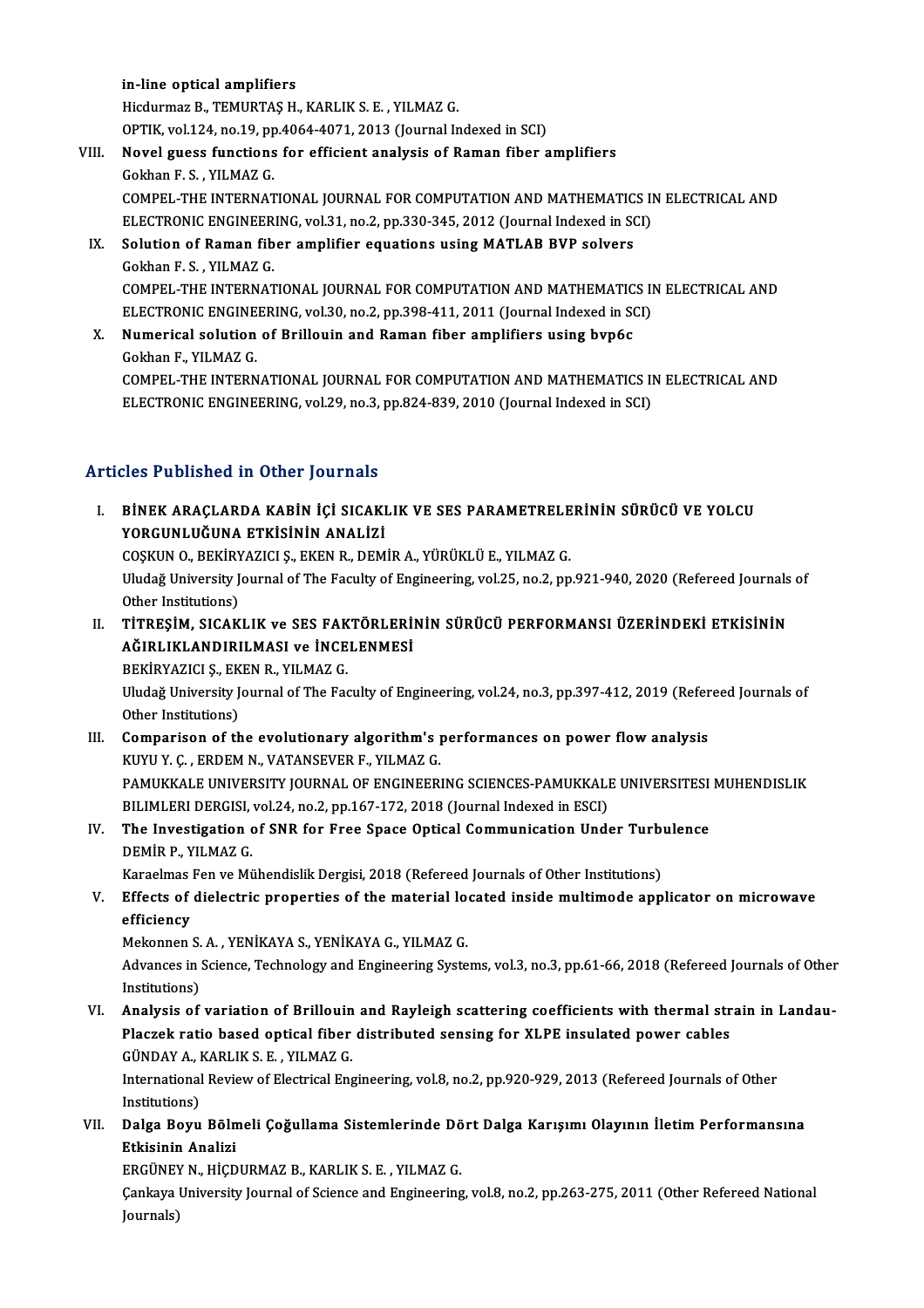VIII.<br>1994 - VIII. SIP Tabanlı Telefon Servislerinin IPTV Sistemine Bütünleştirilebilmesi İçin Yeni Bir Protokol Önerisi<br>1995-ci ildə Anatogal Proposol for Integration of SIP Based Telephony Servises Te IPTV System SIP Tabanlı Telefon Servislerinin IPTV Sistemine Bütünleştirilebilmesi İçin Yeni Bir Protokol<br>A Novel Protocol Proposal for Integratıon of SIP Based Telephony Services To IPTV System<br>VÜKSELTEN H. KARLIK S. E. YU MAZ C SIP Tabanlı Telefon Servislerinin IP<br>A Novel Protocol Proposal for Integ<br>YÜKSELTEN H., KARLIK S. E. , YILMAZ G.<br>Uludağ Üniversitesi Mühandislik Mimarlı A Novel Protocol Proposal for Integration of SIP Based Telephony Services To IPTV System<br>YÜKSELTEN H., KARLIK S. E. , YILMAZ G.<br>Uludağ Üniversitesi Mühendislik-Mimarlık Fakültesi Dergisi (Uludağ University Journal of The F YÜKSELTEN H., KARLIK S. E. , YILMAZ G.<br>Uludağ Üniversitesi Mühendislik-Mimarlık Fakültesi Dergisi (Uludağ University Journal of The Faculty<br>Engineering and Architecture), vol.16, no.1, pp.83-94, 2011 (Refereed Journals of

Engineering and Architecture), vol.16, no.1, pp.83-94, 2011 (Refereed Journals of Other Institutions)<br>IX. Optik Fiberli Dağınık Algılanma Yöntemiyle Enerji Kablosunda Sıcaklık ve Gerginliğin Algılanması

Engineering and Architecture), vol.16, no.1, pp.83-94, 2011 (Refereed Journals of Other Institutions)<br>Optik Fiberli Dağınık Algılama Yöntemiyle Enerji Kablosunda Sıcaklık ve Gerginliğin Algılanması<br>Temperature and Strain S Optik Fiberli Dağınık Algılama Y<br>Temperature and Strain Sensing<br>GÜNDAY A., YILMAZ G., KARLIK S. E.<br>Uludağ Üniversitesi Mühandislik Min Temperature and Strain Sensing by the Method of Optical Fiber Distributed Sensing in Power<br>GÜNDAY A., YILMAZ G., KARLIK S. E.<br>Uludağ Üniversitesi Mühendislik-Mimarlık Fakültesi Dergisi (Uludağ University Journal of The Fac

GÜNDAY A., YILMAZ G., KARLIK S. E.<br>Uludağ Üniversitesi Mühendislik-Mimarlık Fakültesi Dergisi (Uludağ University Journal of The Faculty of<br>Engineering and Architecture), vol.12, no.2, pp.43-52, 2007 (Refereed Journals of O

### Books&Book Chapters

ooks & Book Chapters<br>I. Performance Analysis of the Differential Evolution and Particle Swarm Optimization Algorithms in<br>Connective Wineless Communisations Communications<br>Performance Analysis of the Differentia<br>Cooperative Wireless Communications<br>RASCÜMÜS A. NAMDAR M. VU MAZ C. ALTI Cooperative Wireless Communications<br>BAŞGÜMÜŞ A., NAMDAR M., YILMAZ G., ALTUNCU A.

in: Optimization Algorithms Methods and Applications, Ozgur Baskan, Editor, InTech, pp.99-118, 2016

### Refereed Congress / Symposium Publications in Proceedings

efereed Congress / Symposium Publications in Proceedings<br>I. EEG İşaretlerinin Ardışık İleri Yönde Seçim Algoritması ile Öznitelik Seçimi ve Farklı Sınıflandırıcılar<br>ile İngelenmesi reed dengree<br>EEG İşaretlerin<br>ile İncelenmesi<br>PEKİDYAZICI ST ile İncelenmesi<br>BEKİRYAZICI Ş., DEMİR A., YILMAZ G.

28. IEEESİNYAL İŞLEMEve İLETİŞİMUYGULAMALARIKURULTAYI,5 -07October 2020

## BEKİRYAZICI Ş., DEMİR A., YILMAZ G.<br>28. IEEE SİNYAL İŞLEME ve İLETİŞİM UYGULAMALARI KURULTAYI, 5 - 07 October 2020<br>II. Modelling, Simulation and Balancing of a Car Direction with Fiber Optic Gyroscope and Fuzzy Logic<br>A 28. IEEE SINY<br>Modelling, S<br>Algorithms<br>See E. Coslu Modelling, Simulation and<br>Algorithms<br>Sag E., Coskun O., YILMAZ G.<br>11th International Conferen

Algorithms<br>Sag E., Coskun O., YILMAZ G.<br>11th International Conference on Electrical and Electronics Engineering (ELECO), Bursa, Turkey, 28 - 30 November 2019, pp.427-431

III. Effects of Sample's Dielectric Property on the Performance of Microwave Heating Mekonnen S.A., YENİKAYA S., YENİKAYA G., YILMAZ G. Effects of Sample's Dielectric Property on the Performance of Microwave Heating<br>Mekonnen S. A. , YENİKAYA S., YENİKAYA G., YILMAZ G.<br>10th International Conference on Electrical and Electronics Engineering (ELECO), Bursa, T Mekonnen S. A. , YENİKAYA S., YENİ<br>10th International Conference on E<br>02 December 2017, pp.1440-1443<br>ERESNEL REELECTION RASEN I 10th International Conference on Electrical and Electronics Engineering (ELECO), Bursa, Turkey,<br>02 December 2017, pp.1440-1443<br>IV. FRESNEL REFLECTION BASED FIBER OPTIC REFRACTIVE INDEX SENSOR FOR LIQUID

# 02 December 2017, pp.1440-1443<br>FRESNEL REFLECTION BASED<br>CONCENTRATION DEDECTION<br>PASCUMUS A DURAKEE SASUS FRESNEL REFLECTION BASED FIBER OPTIC REFRACTIVE INDEX SENSO<br>CONCENTRATION DEDECTION<br>BAŞGÜMÜŞ A., DURAK F. E. , Sadik S. A. , ALTUNCU A., YILMAZ G., EBEOĞLU M. A.<br>22nd IEEE Signal Processing and Communisations Annlisations

CONCENTRATION DEDECTION<br>BAŞGÜMÜŞ A., DURAK F. E. , Sadik S. A. , ALTUNCU A., YILMAZ G., EBEOĞLU M. A.<br>22nd IEEE Signal Processing and Communications Applications Conference (SIU), Trabzon, Turkey, 23 - 25 April<br>2014, pp.59 BAŞGÜMÜŞ A., DURAK F. E., Sadik S. A., ALTUNCU A., YILMAZ G., EBEOĞLU M. A. 22nd IEEE Signal Processing and Communications Applications Conference (SIU), Trabzon, Turkey, 23 - 25 Apri<br>2014, pp.594-597<br>V. Landau Placzek Oranını Temel Alan Optik Fiberli Dağınık Algılamada Brillouin ve Rayleigh Saçıl

2014, pp.594-597<br>Landau Placzek Oranını Temel Alan Optik Fil<br>Katsayılarının Sıcaklıkla Değişiminin Analizi<br>Gündav A. Karlık S. E. Yılmaz C Landau Placzek Oranını Teme<br>Katsayılarının Sıcaklıkla Deği<br>Günday A., Karlık S. E. , Yılmaz G.<br>ELECO 2012 Elektrik Elektronik

Katsayılarının Sıcaklıkla Değişiminin Analizi<br>Günday A., Karlık S. E. , Yılmaz G.<br>ELECO 2012 Elektrik-Elektronik ve Bilgisayar Mühendisliği Sempozyumu, Bursa, Turkey, 29 November - 01<br>December 2012, pp.372-378 Günday A., Karlık S. E., Yılmaz G. ELECO 2012 Elektrik-Elektronik ve Bilgisayar Mühendisliği Sempozyumu, Bursa, Turkey, 29 November - 01<br>December 2012, pp.372-378<br>VI. Landau Placzek Oranını Temel Alan Optik Fiberli Dağınık Algılamada Brillouin ve Raylei

December 2012, pp.372-378<br>Landau Placzek Oranını Temel Alan Optik Fibe<br>Katsayılarının Gerginlikle Değişiminin Analizi<br>Günday A. Karlık S. E. Yılmaz C Landau Placzek Oranını Teme<br>Katsayılarının Gerginlikle De<br>Günday A., Karlık S. E. , Yılmaz G.<br>ELECO 2012 Elektrik Elektronik

Katsayılarının Gerginlikle Değişiminin Analizi<br>Günday A., Karlık S. E. , Yılmaz G.<br>ELECO 2012 Elektrik-Elektronik ve Bilgisayar Mühendisliği Sempozyumu, Bursa, Turkey, 29 November - 01<br>Desember 2012 an 678,684 Günday A., Karlık S. E. , Yılmaz<br>ELECO 2012 Elektrik-Elektror<br>December 2012, pp.678-684<br>Değrusal Olmayan Etkiler

### December 2012, pp.678-684<br>VII. Doğrusal Olmayan Etkiler Altındaki Bir WDM Sistemin Farklı Veri İletim Hızları İçin Performans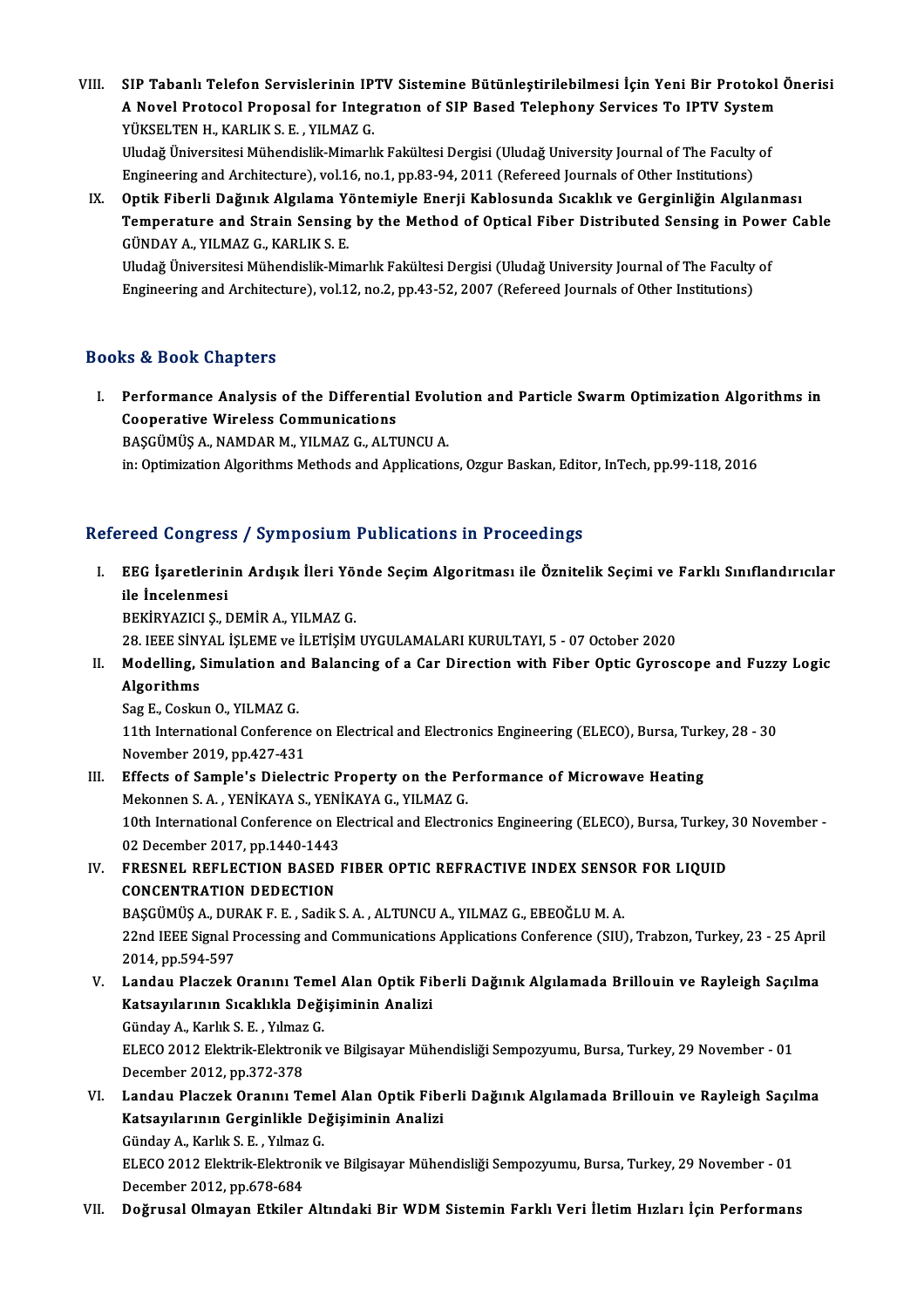Analizi

pp.689-693

HİÇDURMAZB.,KARLIKS.E. ,YILMAZG.

ELECO 2012 Elektrik-Elektronik ve Bilgisayar Mühendisliği Sempozyumu, Bursa, Turkey, 29 November - 01 December 2012, pp.366-371 ELECO 2012 Elektrik-Elektronik ve Bilgisayar Mühendisliği Sempozyumu, Bursa, Turkey, 29 November - 01<br>December 2012, pp.366-371<br>VIII. Optik Fiberli Akustik Basınç Sensörlerinde Fabry Perot Boşluğunun Belirlenmesi Deter

- December 2012, pp.366-371<br>Optik Fiberli Akustik Basınç Sensörlerinde Fabry Perot Boşluğı<br>Fabry Perot spacing in optical fiber acoustic pressure sensors<br>ÖZEN İ. YU MAZ C. KARLIK S. F Optik Fiberli Akustik Basınç !<br>Fabry Perot spacing in optic:<br>ÖZEN İ., YILMAZ G., KARLIK S. E.<br>ELECO 2010 Elektrik Elektronik Fabry Perot spacing in optical fiber acoustic pressure sensors<br>ÖZEN İ., YILMAZ G., KARLIK S. E.<br>ELECO 2010 Elektrik-Elektronik ve Bilgisayar Mühendisliği Sempozyumu, Bursa, Turkey, 2 - 05 December 2010,<br>pp.419-424 ÖZEN İ., YILMAZ G., KARLIK S. E. ELECO 2010 Elektrik-Elektronik ve Bilgisayar Mühendisliği Sempozyumu, Bursa, Turkey, 2 - 05 December 2010<br>pp.419-424<br>IX. Optik Fiberli Haberleşme Sistemlerinde SPM ve XPM Olaylarının Analizi Analysis of SPM and XPM
- pp.419-424<br>Optik Fiberli Haberleşme Sistemlerinde SPM ve XPM<br>phenomena in optical fiber communication systems<br>HiCDUPMAZ B, KARLIK S, E , VU MAZ C Optik Fiberli Haberleşme Sistemleri<br>phenomena in optical fiber commun<br>HİÇDURMAZ B., KARLIK S. E. , YILMAZ G.<br>ELECO 2010 Elektrik Flektronik ve Bilgist phenomena in optical fiber communication systems<br>HİÇDURMAZ B., KARLIK S. E. , YILMAZ G.<br>ELECO 2010 Elektrik-Elektronik ve Bilgisayar Mühendisliği Sempozyumu, Bursa, Turkey, 2 - 05 December 2010,
- ELECO 2010 Elektrik-Elektronik ve Bilgisayar Mühendisliği Sempozyumu, Bursa, Turkey, 2 05 Decem<br>pp.689-693<br>X. WDM Haberleşme Sistemlerinde Dört Dalga Karışımı Olayını Tetikleyen Etkenlerin Analizi<br>ERCÜNEY N. HİCDURMAZ B. ERGÜNEY N., HİÇDURMAZ B., KARLIK S. E., YILMAZ G. WDM Haberleşme Sistemlerinde Dört Dalga Karışımı Olayını Tetikleyen Etkenler<br>ERGÜNEY N., HİÇDURMAZ B., KARLIK S. E. , YILMAZ G.<br>3. Mühendislik ve Teknoloji Sempozyumu, Ankara, Turkey, 29 - 30 April 2010, pp.447-452<br>Yüksek

3. Mühendislik ve Teknoloji Sempozyumu, Ankara, Turkey, 29 - 30 April 2010, pp.447-452

XI. Yüksek Gerilim Transformatörlerindeki Kısmi Boşalmaların Algılanmasında Kullanılan Dahili Akusto<br>Optik Sensörler İçin Membran Analizi ÖZENİ.,YILMAZG.,KARLIKS.E. 0ptik Sensörler İçin Membran Analizi<br>ÖZEN İ., YILMAZ G., KARLIK S. E.<br>3. Mühendislik ve Teknoloji Sempozyumu, Ankara, Turkey, 29 - 30 April 2010, pp.453-460<br>Analysis of Interactions between Node Indused Crosstall: and Eibe

ÖZEN İ., YILMAZ G., KARLIK S. E.<br>3. Mühendislik ve Teknoloji Sempozyumu, Ankara, Turkey, 29 - 30 April 2010, pp.453-460<br>XII. Analysis of Interactions between Node Induced Crosstalk and Fiber Nonlinearities in Optical<br>M 3. Mühendislik ve Teknoloji Semp<br>Analysis of Interactions betworks<br>Metropolitan Area Networks<br>KARLIK S. E. VILMAZ G. HOROZ Analysis of Interactions between No<br>Metropolitan Area Networks<br>KARLIK S. E. , YILMAZ G., HOROZOĞLU G.<br>ELECO 2009 6th International Conferenc Metropolitan Area Networks<br>KARLIK S. E. , YILMAZ G., HOROZOĞLU G.<br>ELECO 2009 6th International Conference on Electrical and Electronics Engineering, Bursa, Turkey, 5 - 08<br>Nevember 2009, pp.292.296

KARLIK S. E. , YILMAZ G., HOR<br>ELECO 2009 6th International<br>November 2009, pp.293-296<br>Metro, Ethernet Beğlentik ELECO 2009 6th International Conference on Electrical and Electronics Engineering, Bursa, Turkey<br>November 2009, pp.293-296<br>XIII. Metro Ethernet Bağlantılı Yerel Alan Ağlarında Performans Parametrelerinin Değişimi<br>ÖZEN İ. K

November 2009, pp.293-296<br>XIII. Metro Ethernet Bağlantılı Yerel Alan Ağlarında Performans Parametrelerinin Değişimi<br>ÖZEN İ., KARLIK S. E. , YILMAZ G. Metro Ethernet Bağlantılı Yerel Alan Ağlarında Performans Parametrelerinin Değişimi<br>ÖZEN İ., KARLIK S. E. , YILMAZ G.<br>İTUSEM 2009 IV. İletişim Teknolojileri Ulusal Sempozyumu, Adana, Turkey, 15 - 16 October 2009, pp.95-98<br>

ÖZEN İ., KARLIK S. E. , YILMAZ G.<br>İTUSEM 2009 IV. İletişim Teknolojileri Ulusal Sempozyumu, Adana, Turkey, 15 - 16 October 2009, pp.95-98<br>XIV. Spontaneous Raman Power and Brillouin Frequency Shift Method Based Distribu iTUSEM 2009 IV. İletişim Teknolojileri Ulus<br>Spontaneous Raman Power and Brillo<br>and Strain Detection in Power Cables<br>Cünday A. Yılmaz C. Karlık S. E Spontaneous Raman Power<br>and Strain Detection in Power<br>Günday A., Yılmaz G., Karlık S. E.<br>ELECO 2007 Eifth International

and Strain Detection in Power Cables<br>Günday A., Yılmaz G., Karlık S. E.<br>ELECO 2007 Fifth International Conference on Electrical and Electronics Engineering, Bursa, Turkey, 5 - 09<br>Desember 3007 pp 326 330 Günday A., Yılmaz G., Karlık S.<br>ELECO 2007 Fifth Internation<br>December 2007, pp.326-330<br>Effects of Temporature on ELECO 2007 Fifth International Conference on Electrical and Electronics Engineering, Bursa<br>December 2007, pp.326-330<br>XV. Effects of Temperature on Polarization Mode Dispersion of G 652 Optical Fibers<br>KABLIK S. E. VILMAZ G

December 2007, pp.326-<br>Effects of Temperatur<br>KARLIK S. E. , YILMAZ G.<br>ELECO 2007 Eth Internat KARLIK S. E. , YILMAZ G.<br>ELECO 2007 5th International Conference on Electrical and Electronics Engineering, Bursa, Turkey, 5 - 09

December 2007,pp.321-325 ELECO 2007 5th International Conference on Electrical and Electronics Engineering, Bursa, Turkey, 5 - 09<br>December 2007, pp.321-325<br>XVI. Metropolitan Alan Ağı Düğümlerinde Oluşan Çapraz Karışımın Fiber Doğrusalsızlıklarıyla

December 2007, pp.321-325<br>Metropolitan Alan Ağı Düğüml<br>GÖCEK İ., KARLIK S. E. , YILMAZ G.<br>İTUSEM 2007 III. İletisim Telmaleji Metropolitan Alan Ağı Düğümlerinde Oluşan Çapraz Karışımın Fiber Doğrusalsızlıklarıyla Etkileşi<br>GÖCEK İ., KARLIK S. E. , YILMAZ G.<br>İTUSEM 2007 III. İletişim Teknolojileri Ulusal Sempozyumu, Adana, Turkey, 18 - 19 October 2

GÖCEK İ., KARLIK S. E. , YILMAZ G.<br>17USEM 2007 III. İletişim Teknolojileri Ulusal Sempozyumu, Adana, Turkey, 18 - 19 October 2007, pp.227-2<br>17YII. Sıcaklık ve Titreşimin Fiber Ribbon Kablolardaki Polarizasyon Mod Dispe İTUSEM 2007 III. İletişim Teknolojileri Ul<br>Sıcaklık ve Titreşimin Fiber Ribbon<br>Uzunluğuna Etkilerinin İncelenmesi<br>KABLIK S.E. YILMAZ C Sıcaklık ve Titreşimin Fiber Ribbon Kablolardaki Polarizasyon Mod Dispersiyonuna ve İletim<br>Uzunluğuna Etkilerinin İncelenmesi<br>KARLIK S. E. , YILMAZ G.

ELECO 2006 Elektrik-Elektronik ve Bilgisayar Mühendisliği Sempozyumu, Bursa, Turkey, 6 - 10 December 2006, pp.174-178 ELECO 2006 Elektrik-Elektronik ve Bilgisayar Mühendisliği Sempozyumu, Bursa, Turkey, 6 - 10 Dece<br>pp.174-178<br>XVIII. Effects of External Twists on Polarization Mode Dispersion of Sinusoidally Spun Fibers<br>MARIJUS E - VILMAZ C

pp.174-178<br>Effects of External Twists on Po<br>KARLIK S. E. , YILMAZ G., YILMAZ E.<br>ELECO 2005 4th International Confo Effects of External Twists on Polarization Mode Dispersion of Sinusoidally Spun Fibers<br>KARLIK S. E. , YILMAZ G., YILMAZ E.<br>ELECO 2005 4th International Conference on Electrical and Electronics Engineering, Bursa, Turkey, 7 KARLIK S. E. , YILMAZ G., YILMAZ E.<br>ELECO 2005 4th International Conference on Electrical and Electronics Engineering, Bursa, Turkey, 7 - 11<br>December 2005, pp.307-310

XIX. 40 Gbit s Haberleşme Sistemlerinde Öz Faz Modülasyonu Kullanılarak Polarizasyon Mod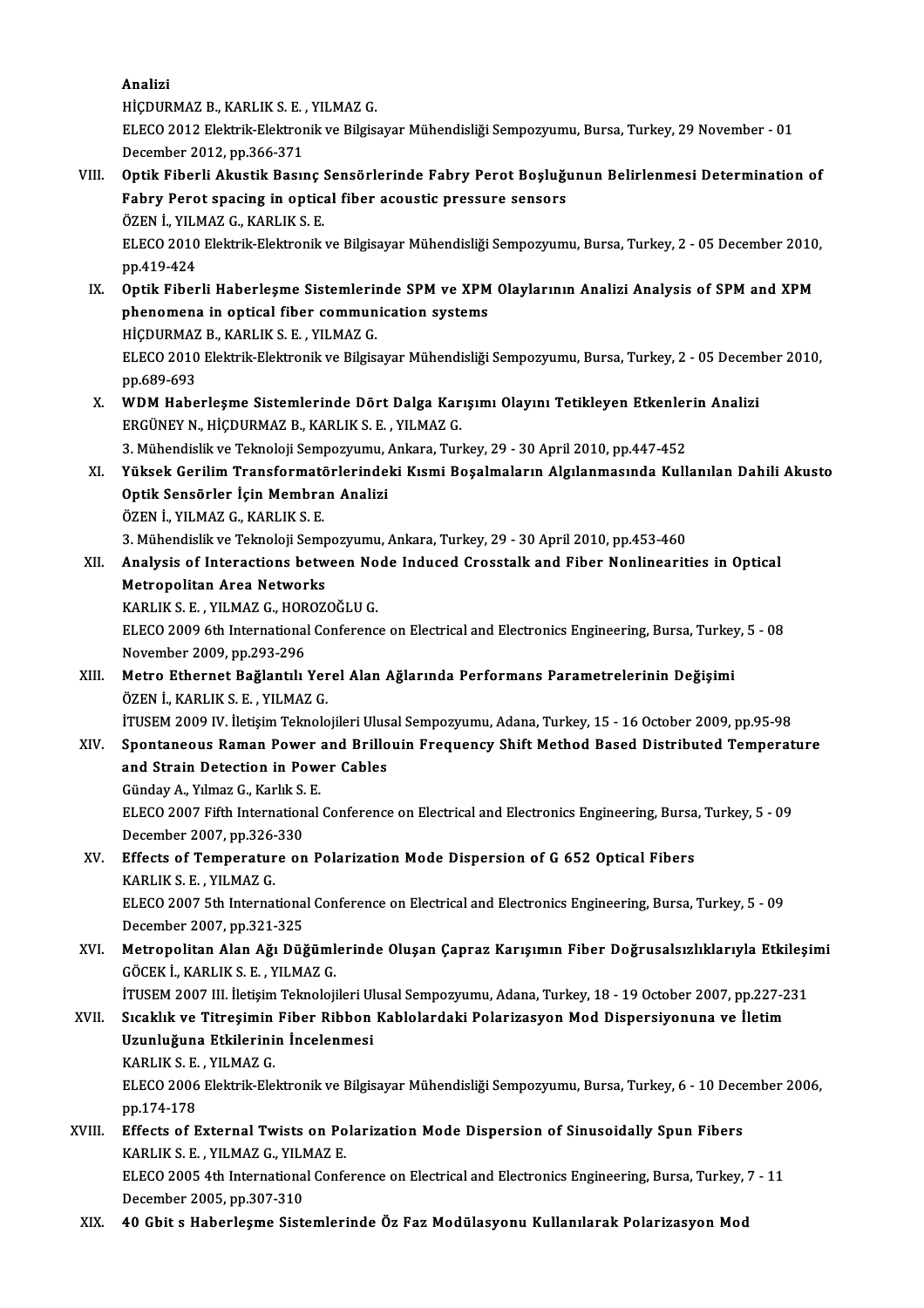Dispersiyonu Etkilerinin Azaltılması Dispersiyonu Etkilerinin Azaltılması<br>KARLIK S. E. , YILMAZ G., KARTALTEPE A.<br>İTUSEM 2005 II. İletisim Telmelejileri Ulus KARLIK S. E. , YILMAZ G., KARTALTEPE A.<br>İTUSEM 2005 II. İletişim Teknolojileri Ulusal Sempozyumu, Adana, Turkey, 17 - 19 November 2005, pp.1-4 KARLIK S. E. , YILMAZ G., KARTALTEPE A.<br>17 ITUSEM 2005 II. İletişim Teknolojileri Ulusal Sempozyumu, Adana, Turkey, 17 - 19 November 2005, pp.1-4<br>18 K. – Harici Bükme Uygulanan Sinüsoidal Spinli Fiberlerde Polarizasyon Mod İTUSEM 2005 II. İletişim<br>Harici Bükme Uygulan<br>KARLIK S. E. , YILMAZ G.<br>İTUSEM 2005 II. İletisim Harici Bükme Uygulanan Sinüsoidal Spinli Fiberlerde Polarizasyon Mod Dispersiyonu Değişimi<br>KARLIK S. E. , YILMAZ G.<br>İTUSEM 2005 II. İletişim Teknolojileri Ulusal Sempozyumu, Adana, Turkey, 17 - 19 November 2005, pp.159-163 KARLIK S. E. , YILMAZ G.<br>17 TUSEM 2005 II. İletişim Teknolojileri Ulusal Sempozyumu, Adana, Turkey, 17 - 19 November 2005, pp.159<br>17 XXI. Sabit Spinli Fiberlere Uygulanan Harici Bükmelerin Fiberin Polarizasyon Mod Disp İTUSEM 2005 II. İletişim Te<br>Sabit Spinli Fiberlere U<br>Etkilerinin İncelenmesi<br>KARLIKS E - VILMAZ C Sabit Spinli Fiberlere<br>Etkilerinin İncelenmes<br>KARLIK S. E. , YILMAZ G.<br>ELECO 2004 Elektrik Ele Etkilerinin İncelenmesi<br>KARLIK S. E. , YILMAZ G.<br>ELECO 2004 Elektrik-Elektronik ve Bilgisayar Mühendisliği Sempozyumu, Bursa, Turkey, 8 - 12 December 2004,<br>nn 198 201 KARLIK S. E.<br>ELECO 2004<br>pp.198-201<br>Mekanik ve ELECO 2004 Elektrik-Elektronik ve Bilgisayar Mühendisliği Sempozyumu, Bursa, Turkey, 8 - 12 December<br>pp.198-201<br>XXII. Mekanik ve Çevresel Koşullardaki Değişimlerin Fiber Ribbon Kablolardaki Polarizasyon Mod<br>Disporsiyonuna pp.198-201<br>Mekanik ve Çevresel Koşullardaki Değiş<br>Dispersiyonuna Etkilerinin İncelenmesi<br>KARLIK S.E. YUMAZ C Mekanik ve Çevresel F<br>Dispersiyonuna Etkile<br>KARLIK S. E. , YILMAZ G.<br>ELECO 2004 Elektrik Ele KARLIK S. E. , YILMAZ G.<br>ELECO 2004 Elektrik-Elektronik ve Bilgisayar Mühendisliği Sempozyumu, Bursa, Turkey, 8 - 12 December 2004, pp.202-206 ELECO 2004 Elektrik-Elektronik ve Bilgisayar Mühendisliği Sempozyumu, Bursa, Turkey, 8 - 12 December 2004,<br>pp.202-206<br>XXIII. Investigations on Polarization Mode Dispersion Performance of Non Zero Dispersion Fiber Ribbon pp.202-206<br>Investigations on Polarization Mode Dispersion Performance of I<br>Cables under Different Structural and Environmental Conditions<br>KARLIKS E. VILMAZ C Investigations on Pola<br>Cables under Differen<br>KARLIK S. E. , YILMAZ G.<br>ELECO 2002 2rd Interna Cables under Different Structural and Environmental Conditions<br>KARLIK S. E. , YILMAZ G.<br>ELECO 2003 3rd International Conference on Electrical and Electronics Engineering, Bursa, Turkey, 3 - 07<br>Desember 2003, pp.341, 345 KARLIK S. E. , YILMAZ G.<br>ELECO 2003 3rd Internationa<br>December 2003, pp.341-345<br>Evaluation of Birofringene ELECO 2003 3rd International Conference on Electrical and Electronics Engineering, Bursa, Turkey, 3 - 07<br>December 2003, pp.341-345<br>XXIV. Evaluation of Birefringence and Mode Coupling Length Effects on Polarization Mode Dis December 2003<br>Evaluation of J<br>Optical Fibers<br>KARLIKS F. VI Evaluation of Birefrin<br>Optical Fibers<br>KARLIK S. E. , YILMAZ G.<br>ELECO 2002 2rd Interna Optical Fibers<br>KARLIK S. E. , YILMAZ G.<br>ELECO 2003 3rd International Conference on Electrical and Electronics Engineering, Bursa, Turkey, 3 - 07<br>Desamber 2003, np.326, 340. KARLIK S. E. , YILMAZ G.<br>ELECO 2003 3rd Internationa<br>December 2003, pp.336-340<br>Ontik Kuywatlandinisili Uza ELECO 2003 3rd International Conference on Electrical and Electronics Engineering, Bursa, Turkey, 3 - 07<br>December 2003, pp.336-340<br>XXV. Optik Kuvvetlendiricili Uzak Mesafe İletişim Sistemlerinde Polarizasyon Mod Dispersiyo December 2003, pp.336-340<br>Optik Kuvvetlendiricili Uzak Mesafe İletişim Sistemlerinde Polarizasyon Mod Dispersiyonunun Sabit<br>Çözümleyici ve Jones Matrisi Yöntemleriyle Ölçülmesi Optik Kuvvetlendiricil<br>Çözümleyici ve Jones<br>KARLIK S.E. , YILMAZ G.<br>Flaktrik Flaktronik Bilgia Elektrik Elektronik Bilgisayar Mühendisliği 10. Ulusal Kongresi, İstanbul, Turkey, 18 - 21 September 2003, pp.418-<br>421 KAR<br>Elekt<br>421<br>Orti Elektrik Elektronik Bilgisayar Mühendisliği 10. Ulusal Kongresi, İstanbul, Turkey, 18 - 21 September 20<br>421<br>XXVI. Optik Fiberlerdeki Polarizasyon Mod Dispersiyonunun Sabit Çözümleyici ve Jones Matrisi 421<br>Optik Fiberlerdeki Polar<br>Yöntemleriyle Ölçülmesi<br>KARLIKS E. YILMAZG GE Optik Fiberlerdeki Polarizasyor<br>Yöntemleriyle Ölçülmesi<br>KARLIK S. E. , YILMAZ G., GEREN K.<br>ELECO 2002 Elektrik Elektronik ve Yöntemleriyle Ölçülmesi<br>KARLIK S. E. , YILMAZ G., GEREN K.<br>ELECO 2002 Elektrik-Elektronik ve Bilgisayar Mühendisliği Sempozyumu, Bursa, Turkey, 18 - 22 December 2002,<br>pp.275-279 KARLIK S. E., YILMAZ G., GEREN K. ELECO 2002 Elektrik-Elektronik ve Bilgisayar Mühendisliği Sempozyumu, Bursa, Turkey, 18 - 22 Decem<br>pp.275-279<br>XXVII. Adiabatik ve İzotermal Şartlar Altındaki Optik Fiberde Polarizasyon Mod Dispersiyonunun<br>inselenmesi pp.275-279<br><mark>Adiabatik ve</mark><br>İncelenmesi<br>KARLIKS E Adiabatik ve İzoterma<br>İncelenmesi<br>KARLIK S. E. , YILMAZ G.<br>ELECO 2002 Elektik Ele İncelenmesi<br>KARLIK S. E. , YILMAZ G.<br>ELECO 2002 Elektrik-Elektronik ve Bilgisayar Mühendisliği Sempozyumu, Bursa, Turkey, 18 - 22 December 2002,<br>pp.246-251 KARLIK S. E., YILMAZ G. ELECO 2002 Elektrik-Elektronik ve Bilgisayar Mühendisliği Sempozyumu, Bursa, Turkey, 18 - 22 December 200<br>pp.246-251<br>XXVIII. Tek Modlu Optik Fiberlerde Sıcaklık Değişimlerinin Polarizasyon Mod Dispersiyonuna Etkilerini pp.246-<br><mark>Tek Mo</mark><br>Analizi<br>KARLIK Tek Modlu Optik Fiber<br>Analizi<br>KARLIK S.E. , YILMAZ G.<br>Sill 2002 10. Sinyal İslam Analizi<br>KARLIK S. E. , YILMAZ G.<br>SİU 2002 10. Sinyal İşleme ve İletişim Uygulamaları Kurultayı, Denizli, Turkey, 12 - 14 June 2002, vol.2, pp.997-<br>1002 KARLIK S. E., YILMAZ G. SIU 2002 10. Sinyal İşleme ve İletişim Uygulamaları Kurultayı, Denizli, Turkey, 12 - 14 June 2002, vol.2, pp.997-<br>1002<br>XXIX. Raman Scattering and OTDR Based Distributed Sensor for Temperature Monitoring Applications<br>KARLIK 1002<br>Raman Scattering and<br>KARLIK S. E. , YILMAZ G.<br>ELECO 2001 2nd Interna Raman Scattering and OTDR Based Distributed Sensor for Temperature Monitoring Applicatio<br>KARLIK S. E. , YILMAZ G.<br>ELECO 2001 2nd International Conference on Electrical and Electronics Engineering, Bursa, Turkey, 7 - 11<br>Nav KARLIK S. E. , YILMAZ G.<br>ELECO 2001 2nd International Conference on Electrical and Electronics Engineering, Bursa, Turkey, 7 - 11<br>November 2001, pp.362-366 XXX. Analysis of Performance Degradation in UTP Cables and Its Effects on LAN Applications